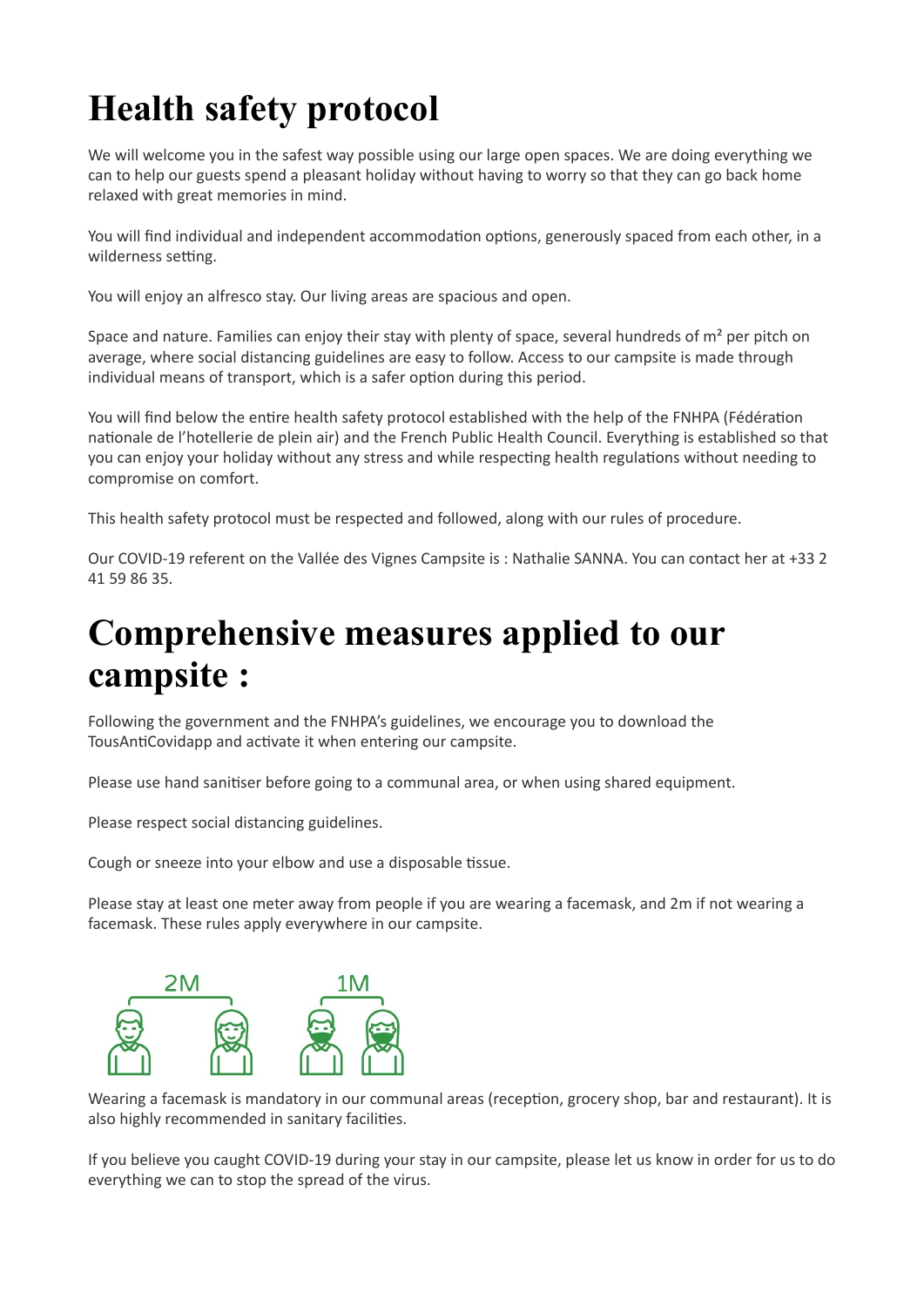## **Reception**

Before entering reception, we kindly ask you to:

- Use the hand sanitiser supplied at the entrance to reception
- Only one person per household will be allowed in at any one time to ease crowding. We kindly ask any additional guests to stay outside while maintaining social distancing guidelines.
- Please prioritise paying by card with the contactless option where possible.
- We will send you a receipt by mail.

#### **Sanitary facilities**

We have increased our cleaning frequency while adjusting our cleaning and disinfecting procedures to ensure the maximum level of hygiene we can;

Do not stand in the sanitary facilities' corridors: please stay outside and follow the social distancing guidelines – stay 1m away from people if wearing a facemask, 2m if not wearing one.

Before going in any of the sanitary facilities, for everyone's safety, please do not forget to wash your hands with soap or/and use hand sanitiser.

Only one person at a time will have access to sanitary equipment: Toilets, showers, sinks…

Please, always respect the social distancing guidelines.

#### **Your accommodation**



We have increased all aspects of our cleaning routine for all rentals.

Any contact points (desks, plugs, taps, door handles, tables, chairs, household appliances, cloths, bedding ect…) are cleaned and disinfected with eco-friendly products and cleaning methods.

We prioritise the cleaning and turnaround of accommodations between staying guests according to our campsite's occupancy. We always leave an accommodation empty for at least 6 hours after the previous lodgers' departure.

When leaving, we kindly ask you to leave the windows open for better air circulation and ventilation and to lock the door before giving us the keys.

We always disinfect the keys before giving them to a guest and after having it back. If you have used the laundry in the accommodation, we also kindly ask you to put it in the bags provided.

### **Our restaurant**

Our terrace will be the main area used to welcome our guests as it makes it easier for us to follow the social distancing guidelines.

You will also be able to order a takeaway to enjoy our dishes in the comfort of your own home.